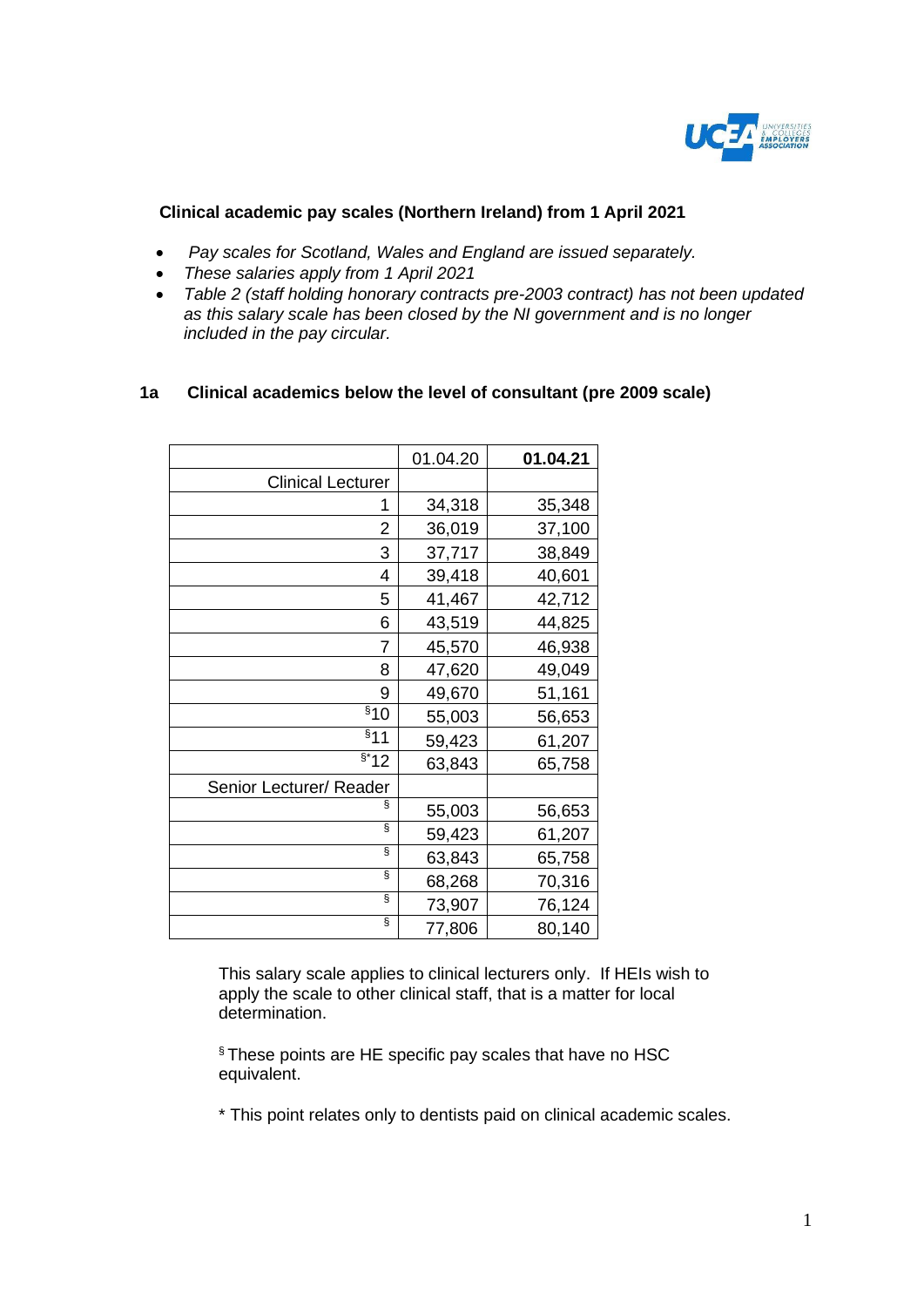# **1b Clinical academics below the level of consultant (post 2009 scale)**

|                                | 01.04.20 | 01.04.21 |
|--------------------------------|----------|----------|
| Clinical Lecturer <sup>t</sup> |          |          |
|                                | 34,907   | 35,955   |
| 2                              | 37,717   | 38,849   |
| 3                              | 39,418   | 40,601   |
| 4                              | 41,467   | 42,712   |
| 5                              | 43,519   | 44,825   |
| 6                              | 45,570   | 46,938   |
| 7                              | 47,620   | 49,049   |
| 8                              | 49,670   | 51,161   |
| 9                              | 51,721   | 53,273   |
| \$10                           | 57,144   | 58,858   |
| \$11                           | 61,740   | 63,592   |
| $\overline{\S}^*$ 12           | 66,331   | 68,321   |
| Senior Lecturer/ Reader        |          |          |
| §                              | 55,003   | 56,653   |
| ş                              | 59,423   | 61,207   |
| ş                              | 63,843   | 65,758   |
| ş                              | 68,268   | 70,316   |
| ş                              | 73,907   | 76,124   |
| ş                              | 77,806   | 80,140   |

This salary scale applies to clinical lecturers only. If HEIs wish to apply the scale to other clinical staff, that is a matter for local determination.

§ These points are HE specific pay scales that have no HSC equivalent.

\* This point relates only to dentists paid on clinical academic scales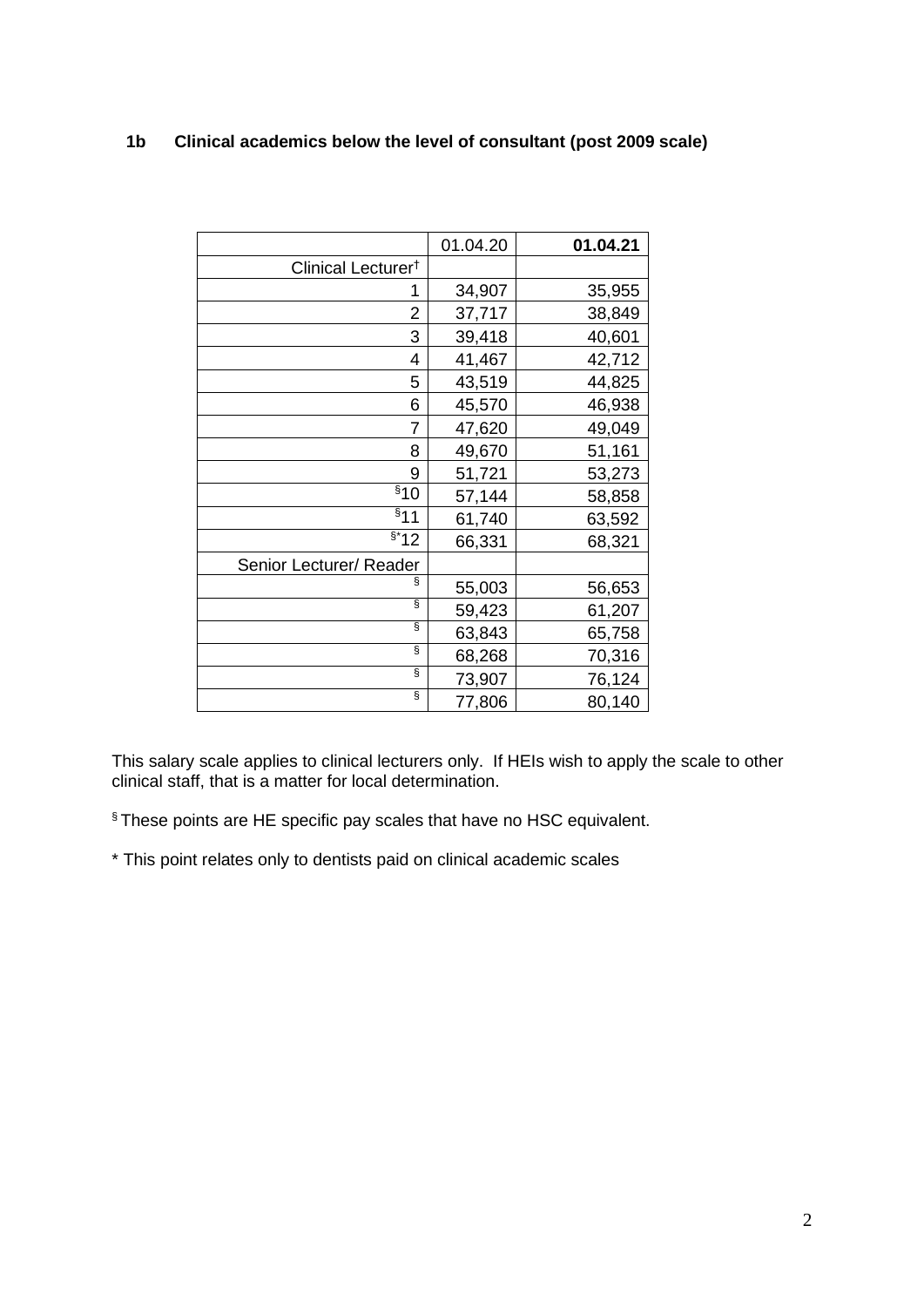### **2 Staff holding honorary contracts (pre 2003 contract)\***

| 01.04.20* |
|-----------|
| 68,499    |
| 73,399    |
| 78,302    |
| 83,203    |
| 88,794    |
|           |

#### **3 2003 Consultant Contract: basic salary for staff holding consultant contracts whose first appointment as a consultant was on or after 1 February 2004**

| <b>Threshold</b> | Years<br>completed<br>as a<br>consultant | <b>Basic</b><br>salary at<br>April 2020<br>rates | <b>Basic</b><br>salary at<br>April 2021<br>rates | Period<br>before<br>eligibility<br>for next<br>threshold |
|------------------|------------------------------------------|--------------------------------------------------|--------------------------------------------------|----------------------------------------------------------|
| 1                | 0                                        | 82,500                                           | 84,975                                           | 1 year                                                   |
| $\overline{2}$   | 1                                        | 85,084                                           | 87,637                                           | 1 year                                                   |
| 3                | $\overline{2}$                           | 87,668                                           | 90,299                                           | 1 year                                                   |
| $\overline{4}$   | 3                                        | 90,250                                           | 92,958                                           | 1 year                                                   |
| 5                | 4                                        | 92,826                                           | 95,611                                           | 5 years                                                  |
|                  | 5                                        | 92,826                                           | 95,611                                           | 4 years                                                  |
|                  | 6                                        | 92,826                                           | 95,611                                           | 3 years                                                  |
|                  | 7                                        | 92,826                                           | 95,611                                           | 2 years                                                  |
|                  | 8                                        | 92,826                                           | 95,611                                           | 1 year                                                   |
| 6                | 9                                        | 98,964                                           | 101,933                                          | 5 years                                                  |
|                  | 10                                       | 98,964                                           | 101,933                                          | 4 years                                                  |
|                  | 11                                       | 98,964                                           | 101,933                                          | 3 years                                                  |
|                  | 12                                       | 98,964                                           | 101,933                                          | 2 years                                                  |
|                  | 13                                       | 98,964                                           | 101,933                                          | 1 year                                                   |
| $\overline{7}$   | 14                                       | 105,100                                          | 108,253                                          | 5 years                                                  |
|                  | 15                                       | 105,100                                          | 108,253                                          | 4 years                                                  |
|                  | 16                                       | 105,100                                          | 108,253                                          | 3 years                                                  |
|                  | 17                                       | 105,100                                          | 108,253                                          | 2 years                                                  |
|                  | 18                                       | 105,100                                          | 108,253                                          | 1 year                                                   |
| 8                | 19                                       | 111,230                                          | 114,567                                          |                                                          |

\*Table 2 which relates to staff holding honorary contracts (pre-2003 contract) has not been updated for 2021 as that salary scale has been closed by the NI government and is no longer included in the pay circular.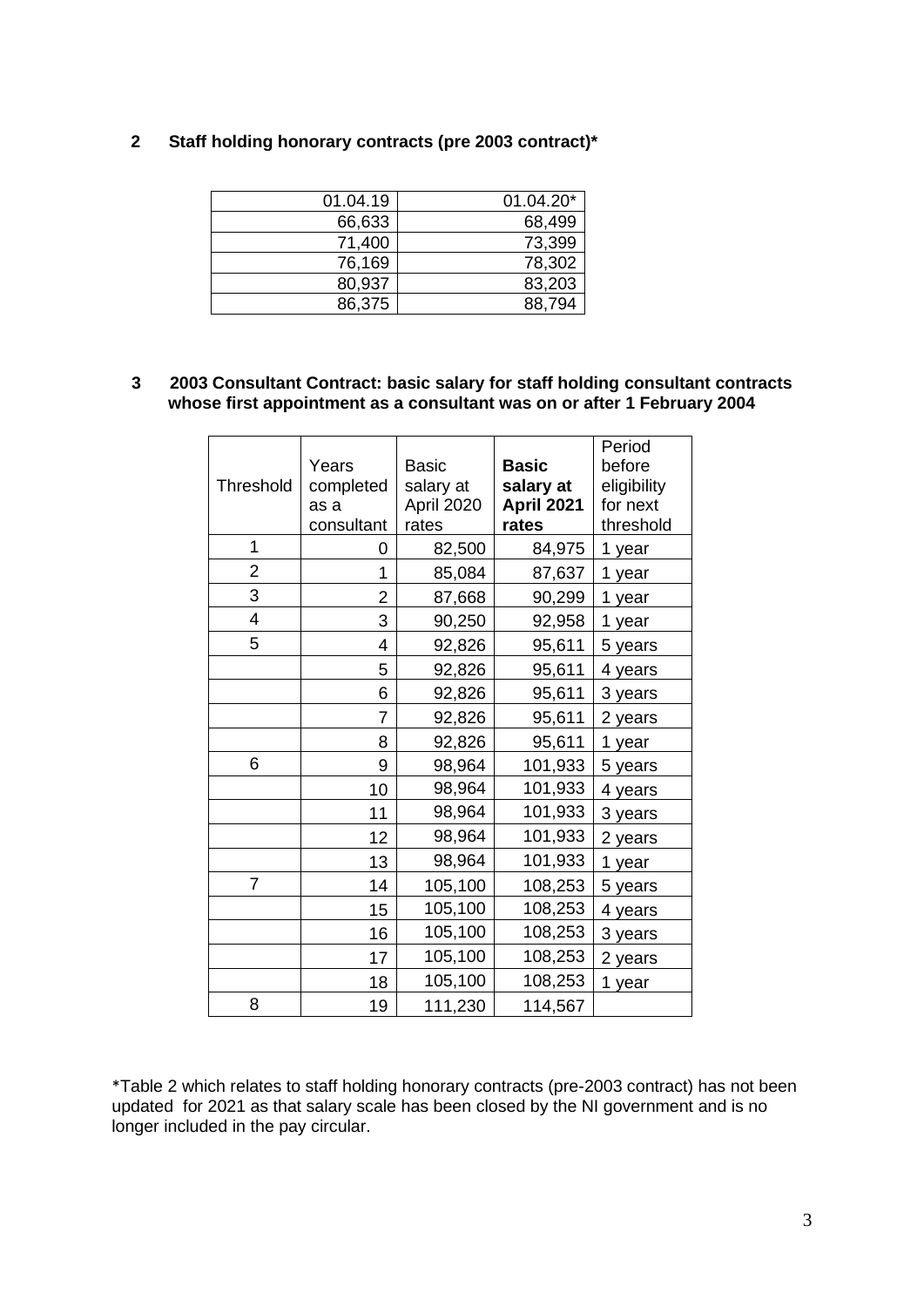#### **4 2003 Consultant Contract: basic salary for staff holding honorary consultant contracts whose first appointment as a consultant was on or before 31 January 2004**

| <b>Seniority</b><br>at<br>transfer<br>(years) | Years after transfer<br>before threshold<br>level changes | Pay<br><b>Threshold</b> | 2020    | 2021    |
|-----------------------------------------------|-----------------------------------------------------------|-------------------------|---------|---------|
| $30+$                                         | On transfer                                               |                         | 98,964  | 101,933 |
|                                               | One year                                                  | 7                       | 105,100 | 108,253 |
|                                               | Two years                                                 | 8                       | 111,230 | 114,567 |
| 21-29                                         | On transfer                                               |                         | 92,826  | 95,611  |
|                                               | One year                                                  | 6                       | 98,964  | 101,933 |
|                                               | Two years                                                 | $\overline{7}$          | 105,100 | 108,253 |
|                                               | Three years                                               | 8                       | 111,230 | 114,567 |
| 20                                            | On transfer                                               |                         | 92,826  | 95,611  |
|                                               | One year                                                  | 6                       | 98,964  | 101,933 |
|                                               | Three years                                               | 7                       | 105,100 | 108,253 |
|                                               | Four years                                                | 8                       | 111,230 | 114,567 |
| 19                                            | On transfer                                               |                         | 92,826  | 95,611  |
|                                               | One year                                                  | 6                       | 98,964  | 101,933 |
|                                               | Three years                                               | 7                       | 105,100 | 108,253 |
|                                               | Five years                                                | 8                       | 111,230 | 114,567 |
| 18                                            | On transfer                                               |                         | 92,826  | 95,611  |
|                                               | Two years                                                 | 6                       | 98,964  | 101,933 |
|                                               | Three years                                               | 7                       | 105,100 | 108,253 |
|                                               | Five years                                                | 8                       | 111,230 | 114,567 |
| 17                                            | On transfer                                               |                         | 92,826  | 95,611  |
|                                               | Two years                                                 | 6                       | 98,964  | 101,933 |
|                                               | Four years                                                | 7                       | 105,100 | 108,253 |
|                                               | Six years                                                 | 8                       | 111,230 | 114,567 |
| 16                                            | On transfer                                               |                         | 92,826  | 95,611  |
|                                               | Three years                                               | 6                       | 98,964  | 101,933 |
|                                               | Four years                                                | 7                       | 105,100 | 108,253 |
|                                               | Seven years                                               | 8                       | 111,230 | 114,567 |
| 15                                            | On transfer                                               |                         | 92,826  | 95,611  |
|                                               | Three years                                               | 6                       | 98,964  | 101,933 |
|                                               | Four years                                                | $\overline{7}$          | 105,100 | 108,253 |
|                                               | Eight years                                               | 8                       | 111,230 | 114,567 |
| 14                                            | On transfer                                               |                         | 92,826  | 95,611  |
|                                               | Three years                                               | 6                       | 98,964  | 101,933 |
|                                               | Five years                                                | 7                       | 105,100 | 108,253 |
|                                               | Nine years                                                | 8                       | 111,230 | 114,567 |
| 13                                            | On transfer                                               |                         | 92,826  | 95,611  |
|                                               | Three years                                               | 6                       | 98,964  | 101,933 |
|                                               | Five years                                                | 7                       | 105,100 | 108,253 |
|                                               | Ten years                                                 | 8                       | 111,230 | 114,567 |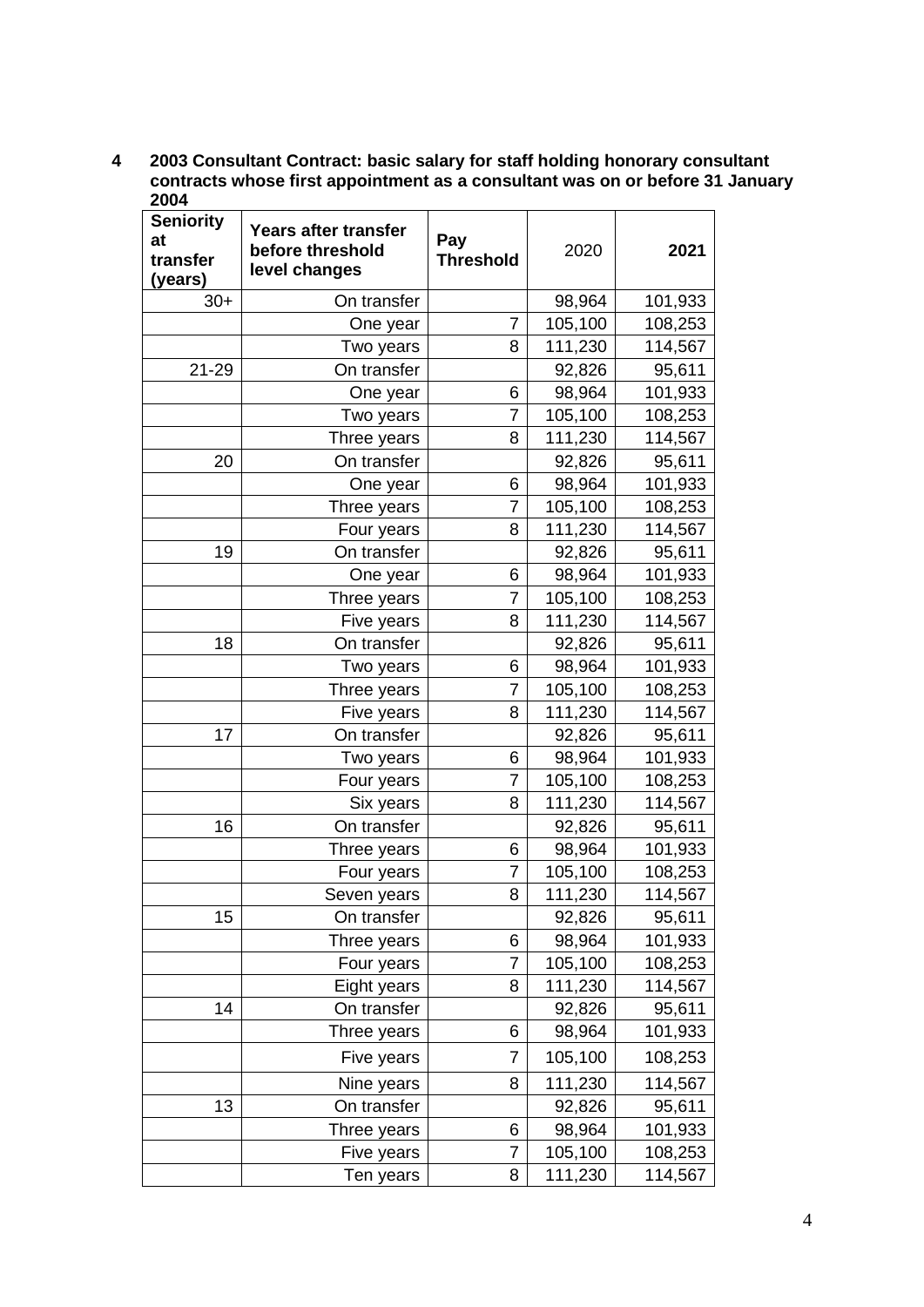| 12                                            | On transfer                                               |                         | 92,826  | 95,611  |
|-----------------------------------------------|-----------------------------------------------------------|-------------------------|---------|---------|
|                                               | Three years                                               | 6                       | 98,964  | 101,933 |
|                                               | Six years                                                 | $\overline{7}$          | 105,100 | 108,253 |
|                                               | Eleven years                                              | 8                       | 111,230 | 114,567 |
| <b>Seniority</b><br>at<br>transfer<br>(years) | Years after transfer<br>before threshold<br>level changes | Pay<br><b>Threshold</b> | 2020    | 2021    |
| 11                                            | On transfer                                               |                         | 92,826  | 95,611  |
|                                               | Four years                                                | 6                       | 98,964  | 101,933 |
|                                               | Seven years                                               | 7                       | 105,100 | 108,253 |
|                                               | Twelve years                                              | 8                       | 111,230 | 114,567 |
| 10                                            | On transfer                                               |                         | 92,826  | 95,611  |
|                                               | Four years                                                | 6                       | 98,964  | 101,933 |
|                                               | Eight years                                               | $\overline{7}$          | 105,100 | 108,253 |
|                                               | Thirteen years                                            | 8                       | 111,230 | 114,567 |
| 9                                             | On transfer                                               |                         | 92,826  | 95,611  |
|                                               | Four years                                                | 6                       | 98,964  | 101,933 |
|                                               | Nine years                                                | $\overline{7}$          | 105,100 | 108,253 |
|                                               | Fourteen years                                            | 8                       | 111,230 | 114,567 |
| 8                                             | On transfer                                               |                         | 92,826  | 95,611  |
|                                               | Five years                                                | 6                       | 98,964  | 101,933 |
|                                               | Ten years                                                 | $\overline{7}$          | 105,100 | 108,253 |
|                                               | Fifteen years                                             | 8                       | 111,230 | 114,567 |
| 7                                             | On transfer                                               |                         | 92,826  | 95,611  |
|                                               | Five years                                                | 6                       | 98,964  | 101,933 |
|                                               | Ten years                                                 | $\overline{7}$          | 105,100 | 108,253 |
|                                               | Fifteen years                                             | 8                       | 111,230 | 114,567 |
| 6                                             | On transfer                                               |                         | 91,538  | 94,285  |
|                                               | One year                                                  | 5                       | 92,826  | 95,611  |
|                                               | Five years                                                | 6                       | 98,964  | 101,933 |
|                                               | Ten years                                                 | 7                       | 105,100 | 108,253 |
|                                               | Fifteen years                                             | 8                       | 111,230 | 114,567 |
| 5                                             | On transfer                                               |                         | 90,250  | 92,958  |
|                                               | One year                                                  | $\star$                 | 91,538  | 94,285  |
|                                               | Two years                                                 | 5                       | 92,826  | 95,611  |
|                                               | Six years                                                 | 6                       | 98,964  | 101,933 |
|                                               | Eleven years                                              | $\overline{7}$          | 105,100 | 108,253 |
|                                               | Sixteen years                                             | 8                       | 111,230 | 114,567 |
| 4                                             | On transfer                                               |                         | 84,439  | 86,973  |
|                                               | One year                                                  | 3                       | 87,668  | 90,299  |
|                                               | Two years                                                 | 4                       | 90,250  | 92,958  |
|                                               | Three years                                               | 5                       | 92,826  | 95,611  |
|                                               | Six years                                                 | 6                       | 98,964  | 101,933 |
|                                               | Eleven years                                              | 7                       | 105,100 | 108,253 |
|                                               | Sixteen years                                             | 8                       | 111,230 | 114,567 |
| 3                                             | On transfer                                               |                         | 83,789  | 86,303  |
|                                               | One year                                                  | $\star$                 | 86,373  | 88,965  |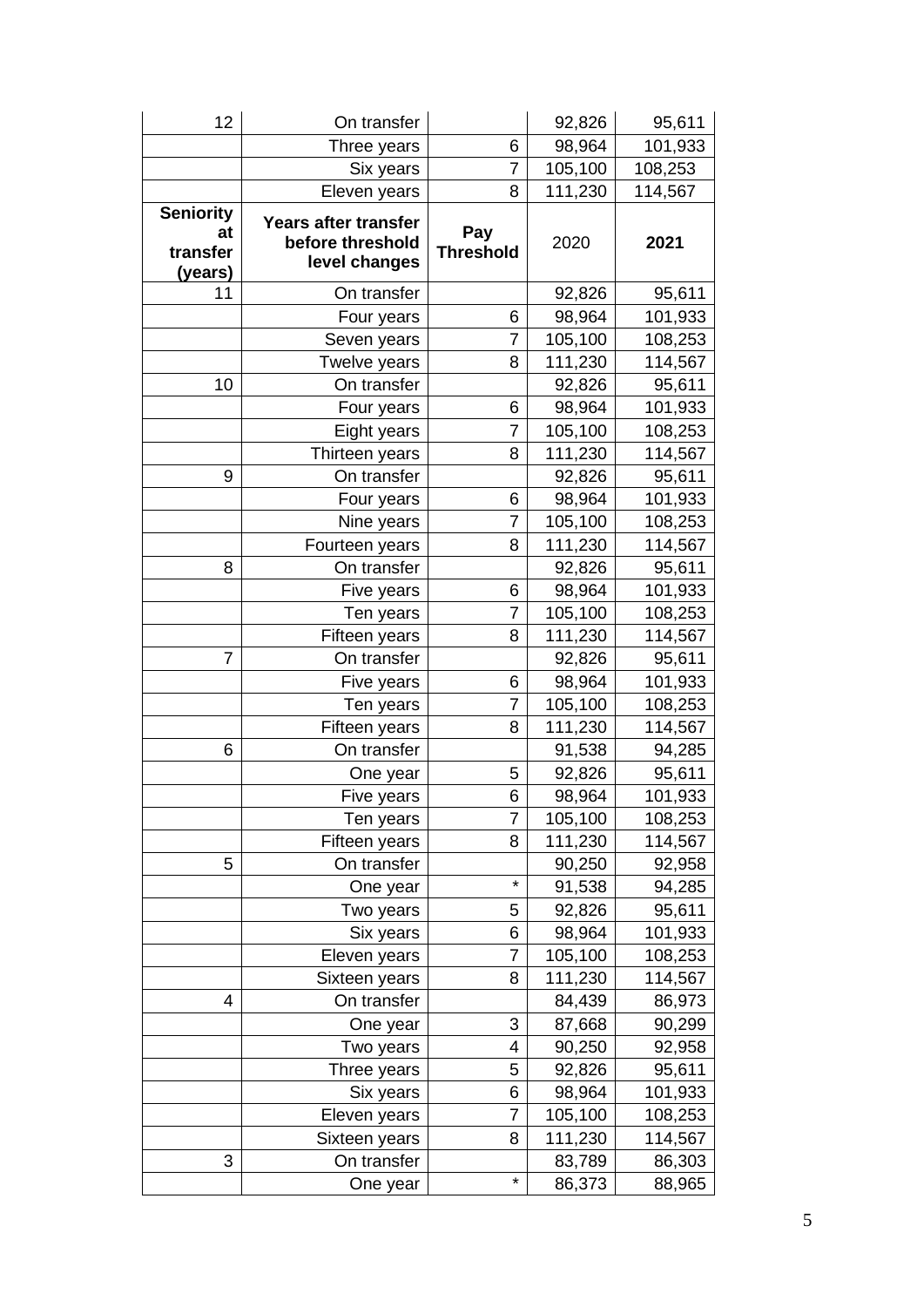|                                              | Two years                                                 | 4                       | 90,250  | 92,958  |
|----------------------------------------------|-----------------------------------------------------------|-------------------------|---------|---------|
|                                              | Three years                                               | 5                       | 92,826  | 95,611  |
|                                              | Seven years                                               | 6                       | 98,964  | 101,933 |
|                                              | Twelve years                                              | $\overline{7}$          | 105,100 | 108,253 |
|                                              | Seventeen years                                           | 8                       | 111,230 | 114,567 |
| <b>Seniority</b><br>at<br>transfer<br>(years | Years after transfer<br>before threshold<br>level changes | Pay<br><b>Threshold</b> | 2020    | 2021    |
| 2                                            | On transfer                                               |                         | 83,145  | 85,640  |
|                                              | One year                                                  | 2                       | 85,084  | 87,637  |
|                                              | Two years                                                 | 4                       | 90,250  | 92,958  |
|                                              | Three years                                               | 5                       | 92,826  | 95,611  |
|                                              | Eight years                                               | 6                       | 98,994  | 101,933 |
|                                              | Thirteen years                                            | $\overline{7}$          | 105,100 | 108,253 |
|                                              | Eighteen years                                            | 8                       | 111,230 | 114,567 |
| 1                                            | On transfer                                               |                         | 82,500  | 84,975  |
|                                              | One year                                                  | $\star$                 | 83,789  | 86,303  |
|                                              | Two years                                                 | 3                       | 87,668  | 90,299  |
|                                              | Three years                                               | 4                       | 90,250  | 92,958  |
|                                              | Four years                                                | 5                       | 92,826  | 95,611  |
|                                              | Nine years                                                | 6                       | 98,964  | 101,933 |
|                                              | Fourteen years                                            | $\overline{7}$          | 105,100 | 108,253 |
|                                              | Nineteen years                                            | 8                       | 111,230 | 114,567 |

#### **5 Additional Programmed Activities**

The value of an Additional Programmed Activity (APA) is 10% of basic salary plus 10% of any CEA award up to level 9. Where an honorary consultant holds discretionary points or a local clinical excellence award ABOVE the level 9 discretionary point, the APA is capped at level 9 / Bronze level (£35,484 at April 2021 rate). Payment for an APA is therefore based on 10% basic salary plus a maximum amount of 10% of £35,484 (April 2021 rate).

#### **6 Clinical Excellence Awards – awarded by Local Committees (either contract)**

| Level | 01.04.19 | 01.04.20 | 01.04.21 |
|-------|----------|----------|----------|
|       |          |          |          |
| 1     | 2,957    | 2,957    | 2,957    |
| 2     | 5,914    | 5,914    | 5,914    |
| 3     | 8,871    | 8,871    | 8,871    |
| 4     | 11,828   | 11,828   | 11,828   |
| 5.    | 14,785   | 14,785   | 14,785   |
| 6     | 17,742   | 17,742   | 17,742   |
| 7     | 23,656   | 23,656   | 23,656   |
| 8     | 29,570   | 29,570   | 29,570   |
| 9     | 35,484   | 35,484   | 35,484   |